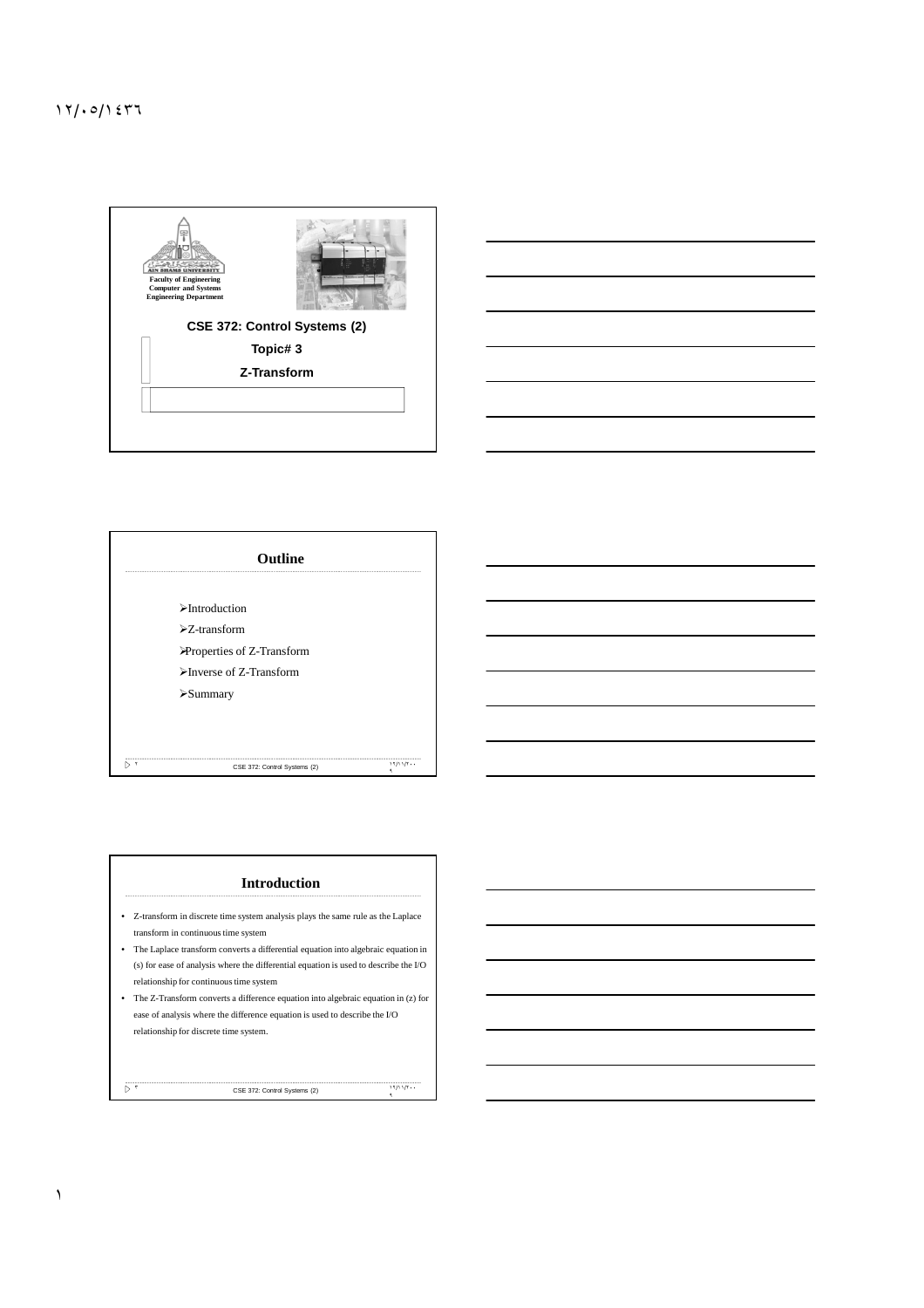## ١٢/٠٥/١٤٣٦







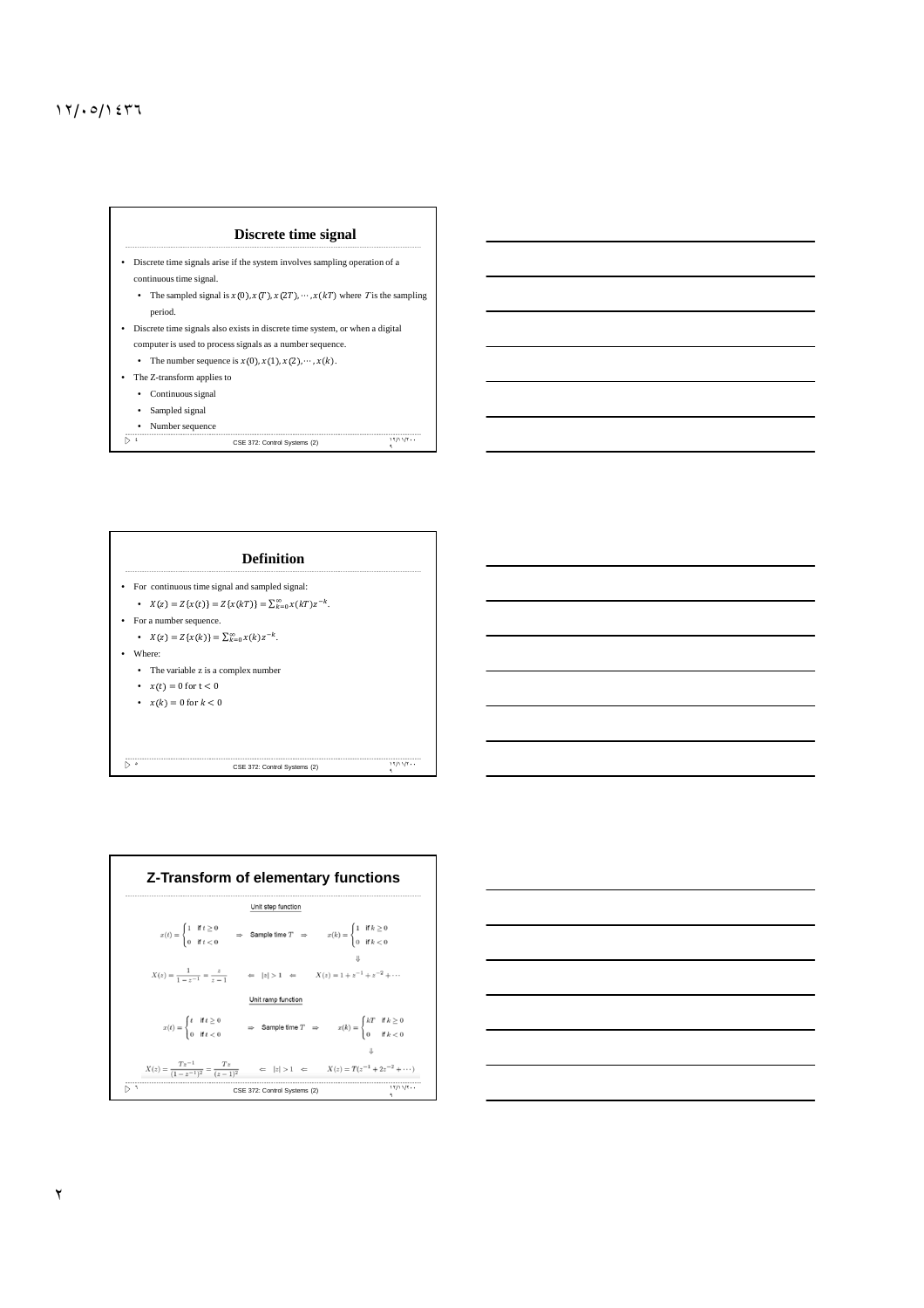







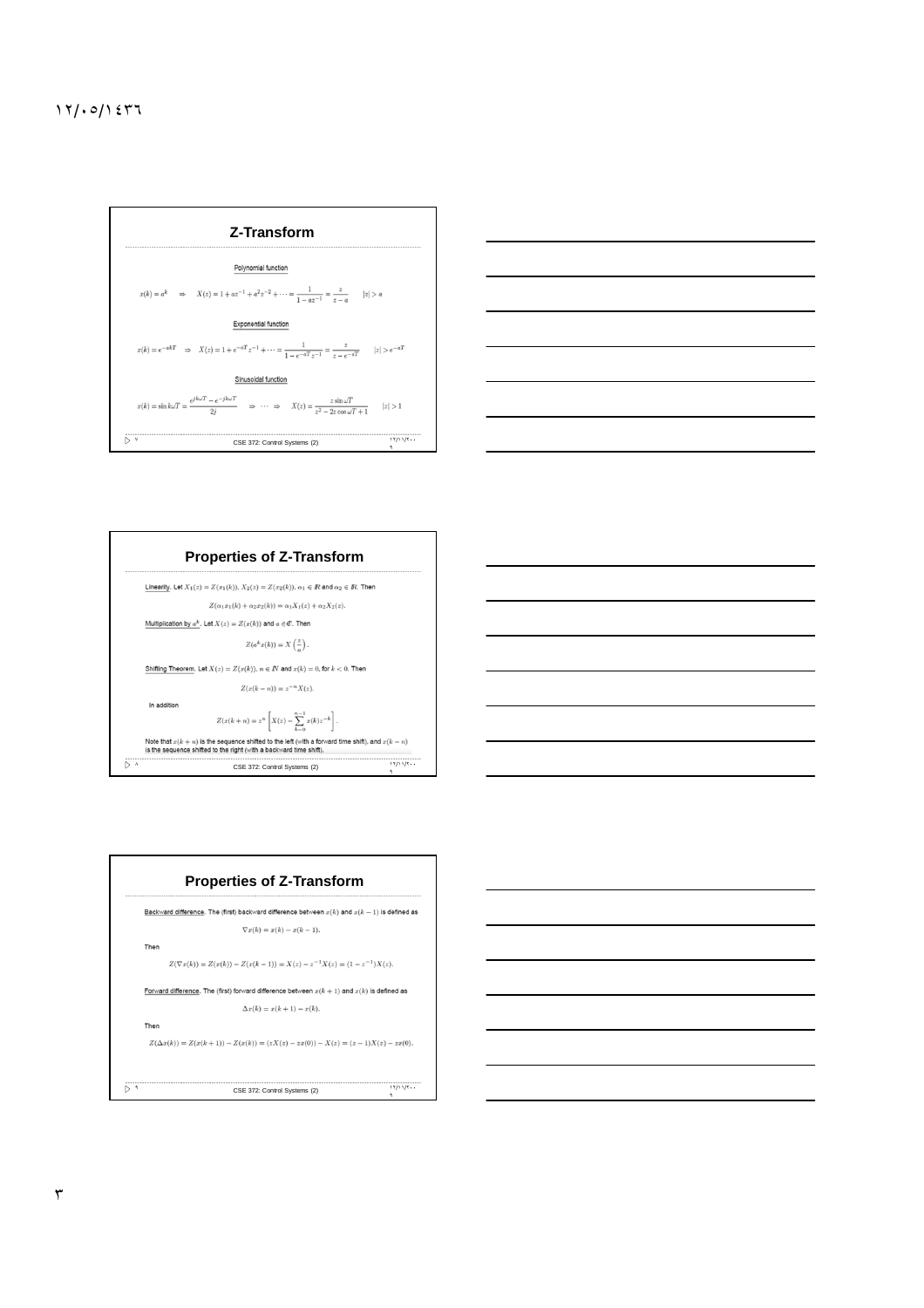## ١٢/٠٥/١٤٣٦

|              | <b>Properties of Z-Transform</b>                                                                                                                                                                                                                                                |              |  |  |  |
|--------------|---------------------------------------------------------------------------------------------------------------------------------------------------------------------------------------------------------------------------------------------------------------------------------|--------------|--|--|--|
|              | Complex translation Theorem. Let $X(z) = Z(x(k))$ and $\alpha \in \mathcal{C}$ . Then                                                                                                                                                                                           |              |  |  |  |
|              | $Z(e^{-\alpha k}x(k)) = X(ze^{\alpha}).$                                                                                                                                                                                                                                        |              |  |  |  |
|              | Initial value Theorem. Let $X(z) = Z(x(k))$ and suppose that                                                                                                                                                                                                                    |              |  |  |  |
|              | $\lim_{z\to\infty} X(z)$                                                                                                                                                                                                                                                        |              |  |  |  |
| exists. Then | $x(0) = \lim_{z \to \infty} X(z).$                                                                                                                                                                                                                                              |              |  |  |  |
| Then         | Final value Theorem. Let $X(z) = Z(x(k))$ and suppose that all poles of $X(z)$ are in $D^{-1}(D^{-1})$<br>denotes the interior of the unity circle), with the possible exception of a single pole at $z = 1$ .<br>$\lim_{k \to \infty} x(k) = \lim_{z \to 1} (1 - z^{-1})X(z).$ |              |  |  |  |
| ⊳ 1.         | CSE 372: Control Systems (2)                                                                                                                                                                                                                                                    | 11/11/7<br>٩ |  |  |  |



|                                    | Time domain                               | Z-domain                                                                    |
|------------------------------------|-------------------------------------------|-----------------------------------------------------------------------------|
| Notation                           | $x[n] = \mathcal{Z}^{-1}{X(z)}$           | $X(z) = Z\{x[n]\}$                                                          |
| Linearity                          | $a_1x_1[n]+a_2x_2[n]$                     | $a_1X_1(z) + a_2X_2(z)$                                                     |
| Time shifting                      | $x[n-k]$                                  | $z^{-k}X(z)$                                                                |
| Scaling in the z-domain $a^n x[n]$ |                                           | $X(a^{-1}z)$                                                                |
| Time reversal                      | $x[-n]$                                   | $X(z^{-1})$                                                                 |
| Conjugation                        | $x^*[n]$                                  | $X^*(z^*)$                                                                  |
| Real part                          | $\text{Re}\{x[n]\}$                       | $\frac{1}{2}[X(z) + X^*(z^*)]$                                              |
| Imaginary part                     | $Im\{x[n]\}$                              | $\frac{1}{2i}[X(z)-X^*(z^*)]$                                               |
| Differentiation                    | nx[n]                                     | $-z\frac{dX(z)}{dz}$                                                        |
| Convolution                        | $x_1[n] * x_2[n]$                         | $X_1(z)X_2(z)$                                                              |
| Multiplication                     | $x_1[n]x_2[n]$                            | $\frac{1}{12\pi} \oint_C X_1(v) X_2(\frac{z}{v}) v^{-1} dv$                 |
| Parseval's relation                | $\sum x_1[n]x_2^*[n]$<br><b>KIND OF A</b> | $\frac{1}{12\pi}\oint_{\alpha} X_1(v)X_2^*(\frac{1}{v^*})v^{-1}\mathrm{d}v$ |

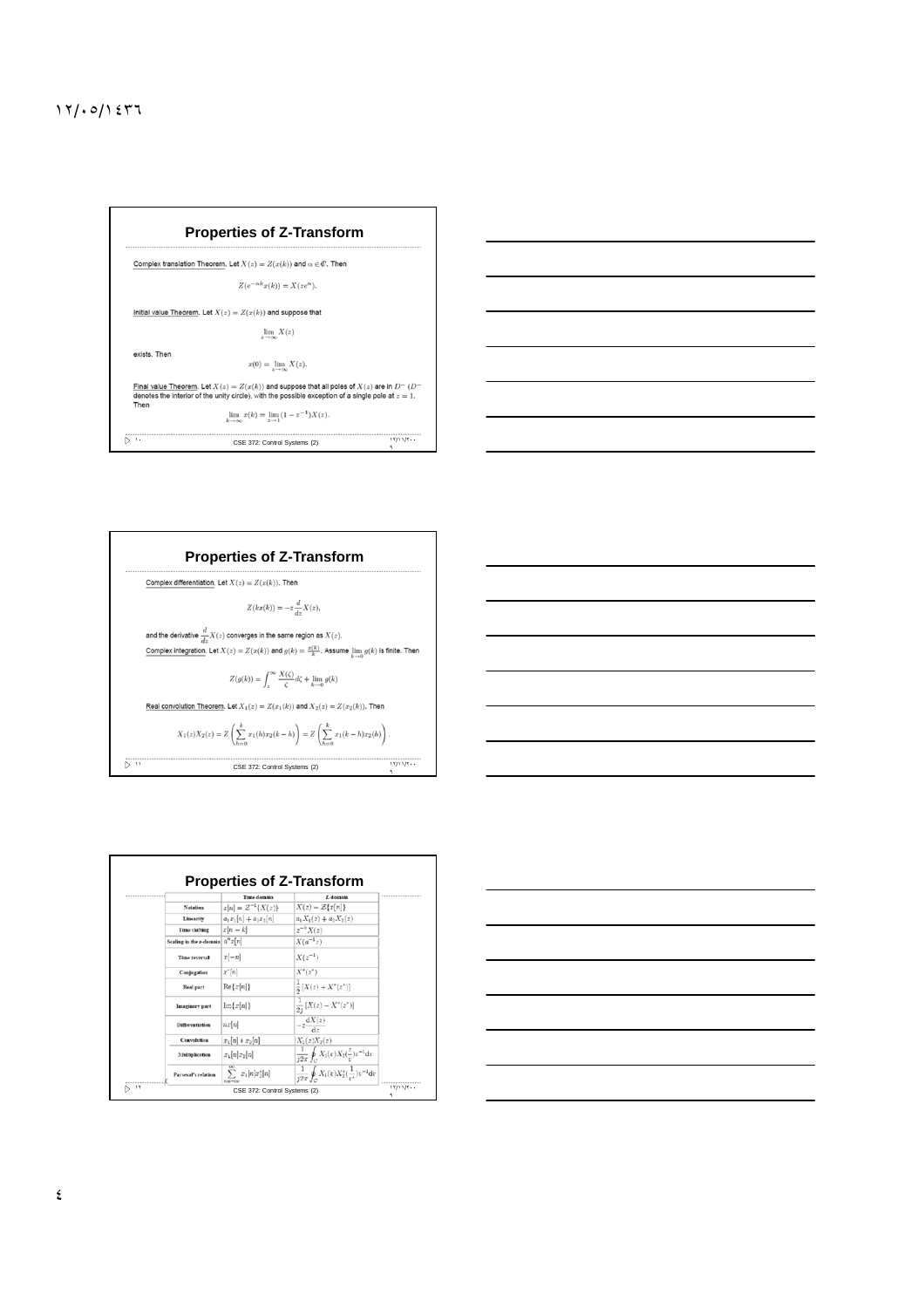## ١٢/٠٥/١٤٣٦





| Common Z Transform Pairs |                            |                                 |            |  |
|--------------------------|----------------------------|---------------------------------|------------|--|
|                          | Signal, $x[n]$             | Z-transform, $X(z)$             | <b>ROC</b> |  |
| $\mathbf{1}$             | $\delta[n]$                | 1                               | all z      |  |
| $\overline{2}$           | $\left \delta\right n-n_0$ | 1<br>$2^{n_0}$                  | z >0       |  |
| 3                        | u[n]                       | $\overline{z}$<br>$z-1$         | z >1       |  |
| $\overline{4}$           | $a^n u[n]$                 | $1 - az^{-1}$                   | z  >  a    |  |
| $\overline{\phantom{0}}$ | $ na^n u[n]$               | $\frac{az^{-1}}{(1-az^{-1})^2}$ | z  >  a    |  |

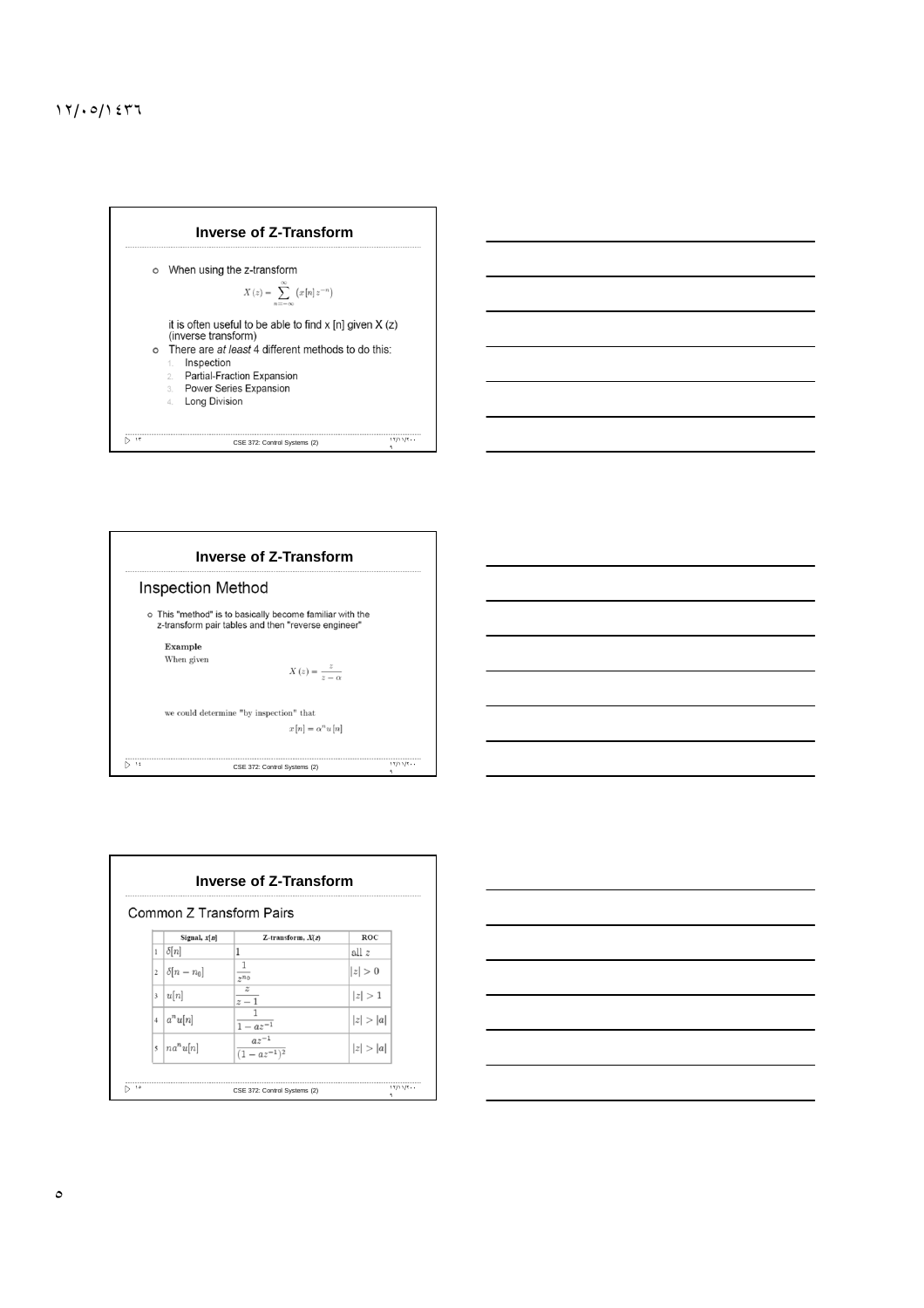|                | $\Big  \cdot \Big  - a^n u[-n-1] \Big  \frac{1}{1 - az^{-1}}$ |                                                                                                                                                       | z  <  a |
|----------------|---------------------------------------------------------------|-------------------------------------------------------------------------------------------------------------------------------------------------------|---------|
| $\overline{z}$ | $\left[-na^n u[-n-1]\right] \frac{az^{-1}}{(1-az^{-1})^2}$    |                                                                                                                                                       | z  <  a |
| $\mathbf{s}$   | $\cos(\omega_0 n)u[n]$                                        | $1-z^{-1}\cos(\omega_0)$<br>$\sqrt{1-2z^{-1}\cos(\omega_0)+z^{-2}}$                                                                                   | z >1    |
| $\circ$        | $sin(\omega_0 n)u[n]$                                         | $z^{-1}\sin(\omega_0)$<br>$1 - 2z^{-1} \cos(\omega_0) + z^{-2}$                                                                                       | z >1    |
|                | $10 a^n\cos(\omega_0 n)u[n] $                                 | $1 - az^{-1} \cos(\omega_0)$<br>$\frac{1}{1-2az^{-1}\cos(\omega_0)+a^2z^{-2}}   z > a $                                                               |         |
|                |                                                               | $az^{-1}\sin(\omega_0)$<br>$\ln  a^n \sin(\omega_0 n)u[n] \left  \frac{az \sin(\omega_0)}{1 - 2az^{-1} \cos(\omega_0) + a^2z^{-2}} \right   z  >  a $ |         |





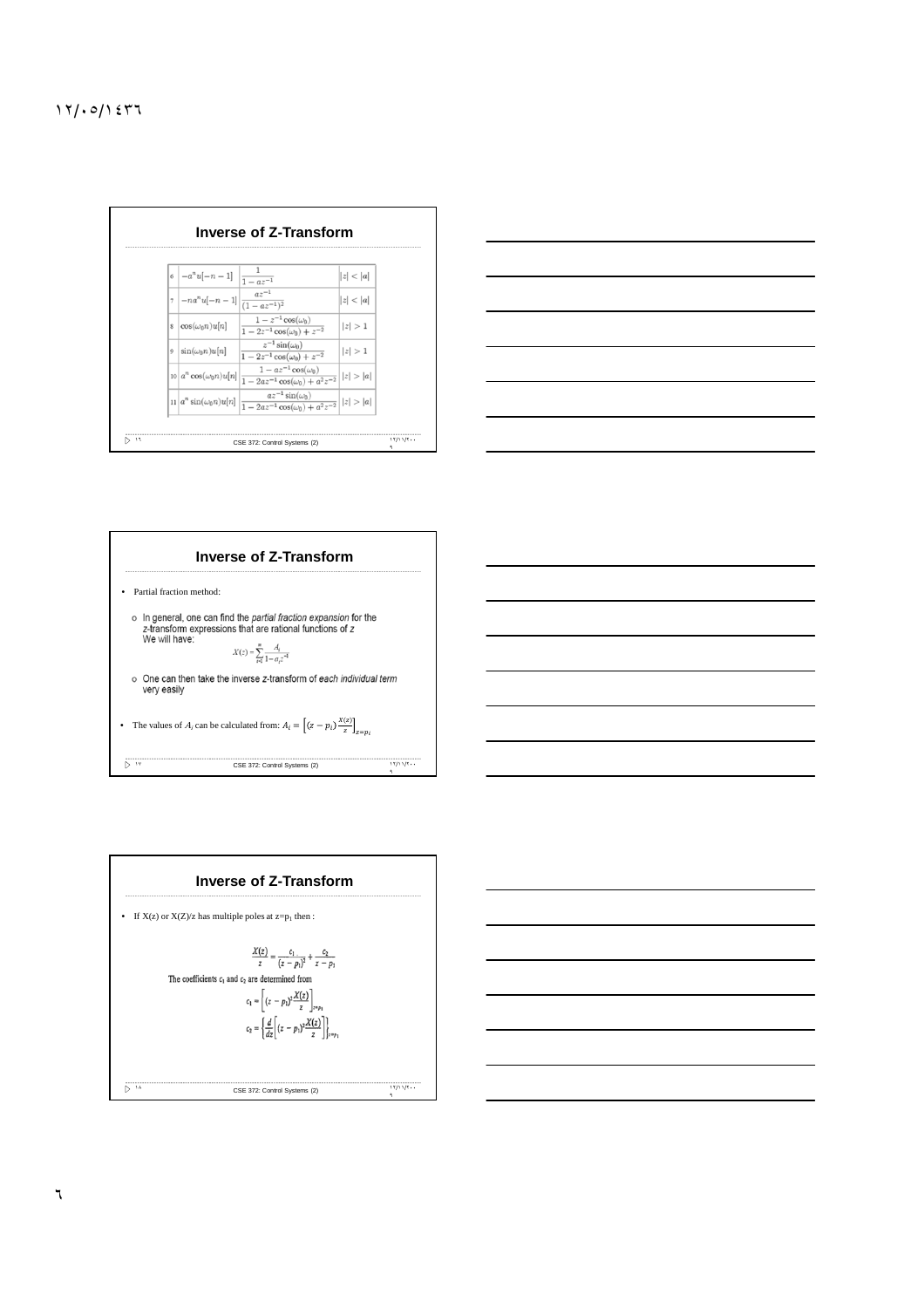









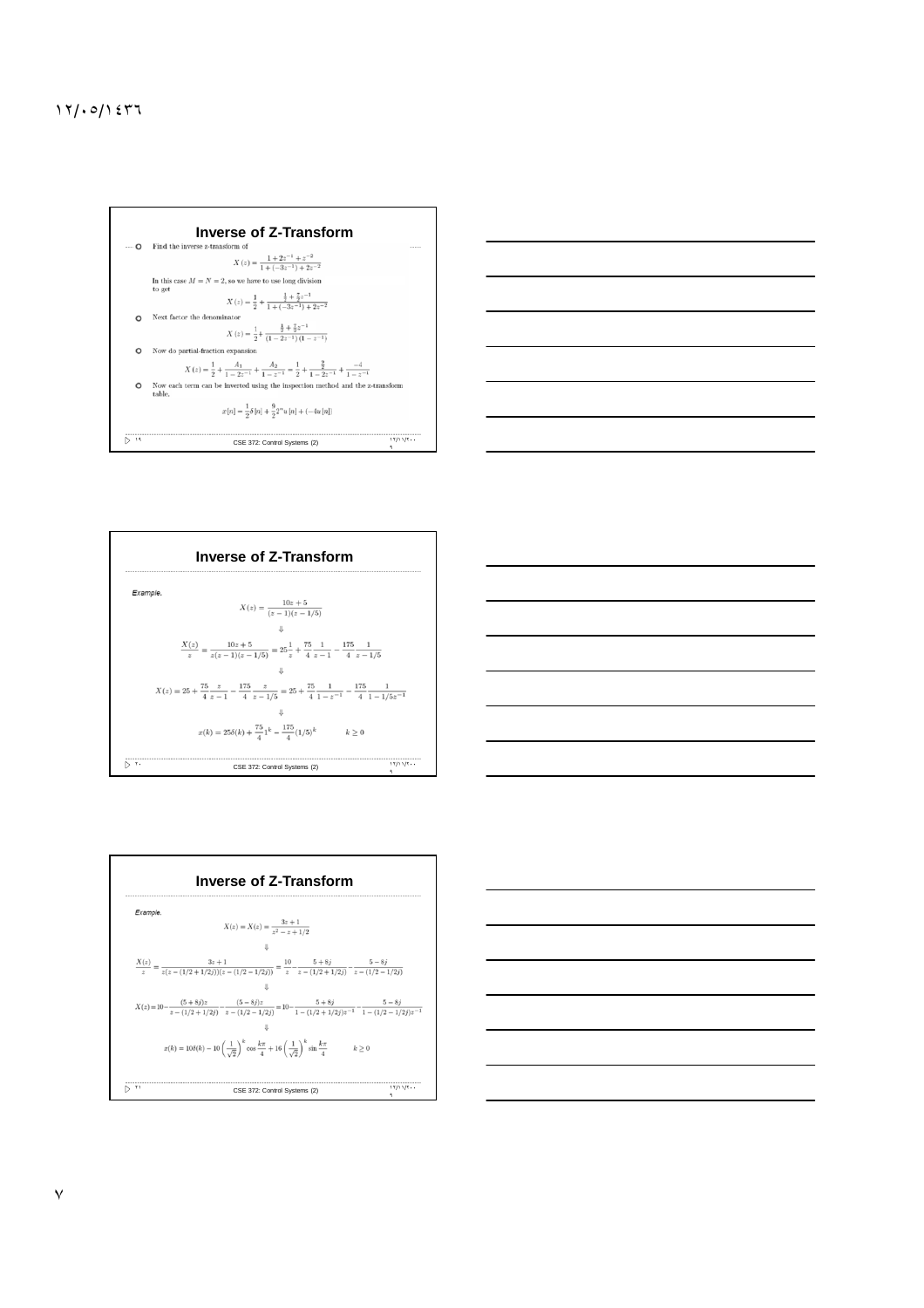









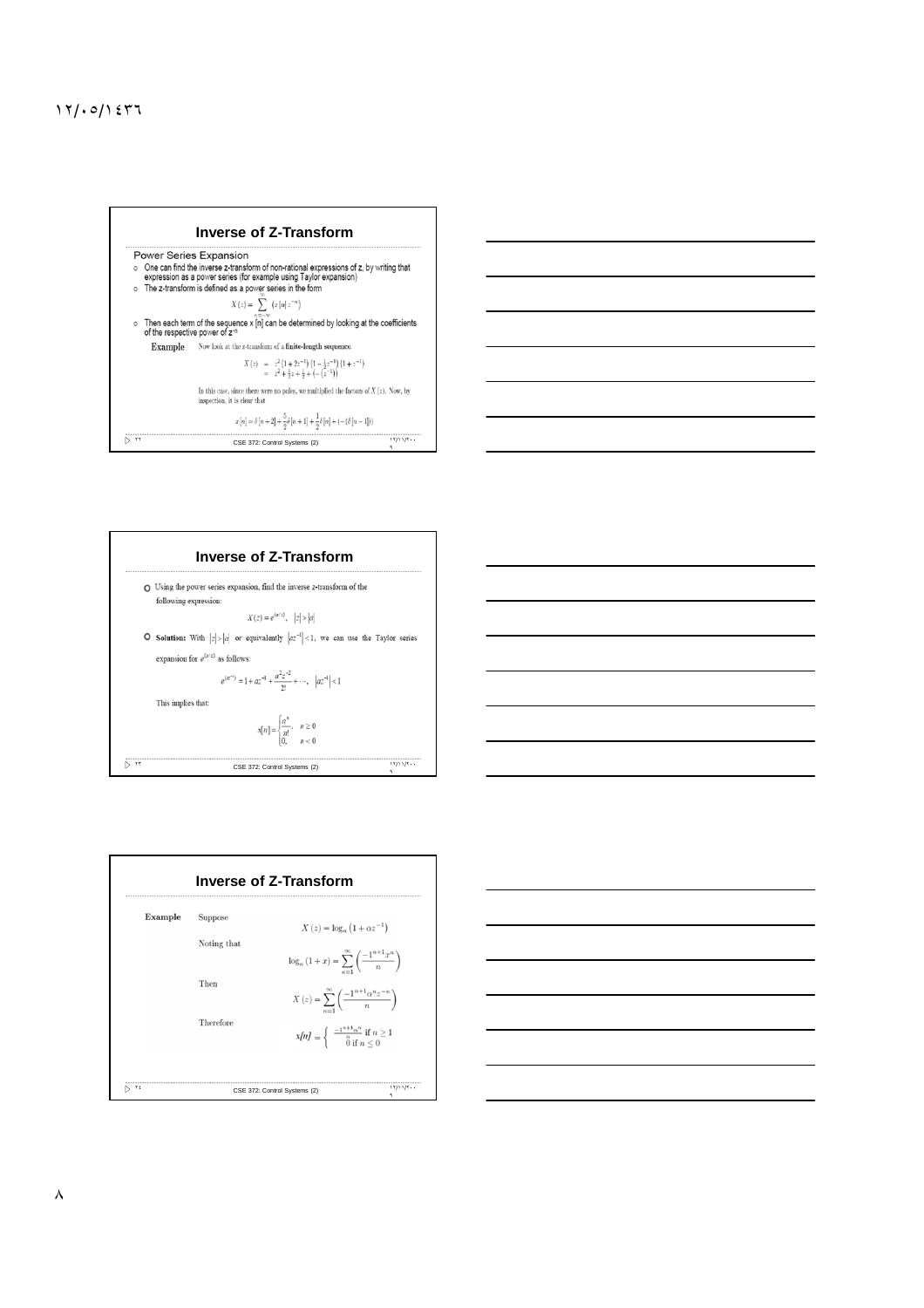